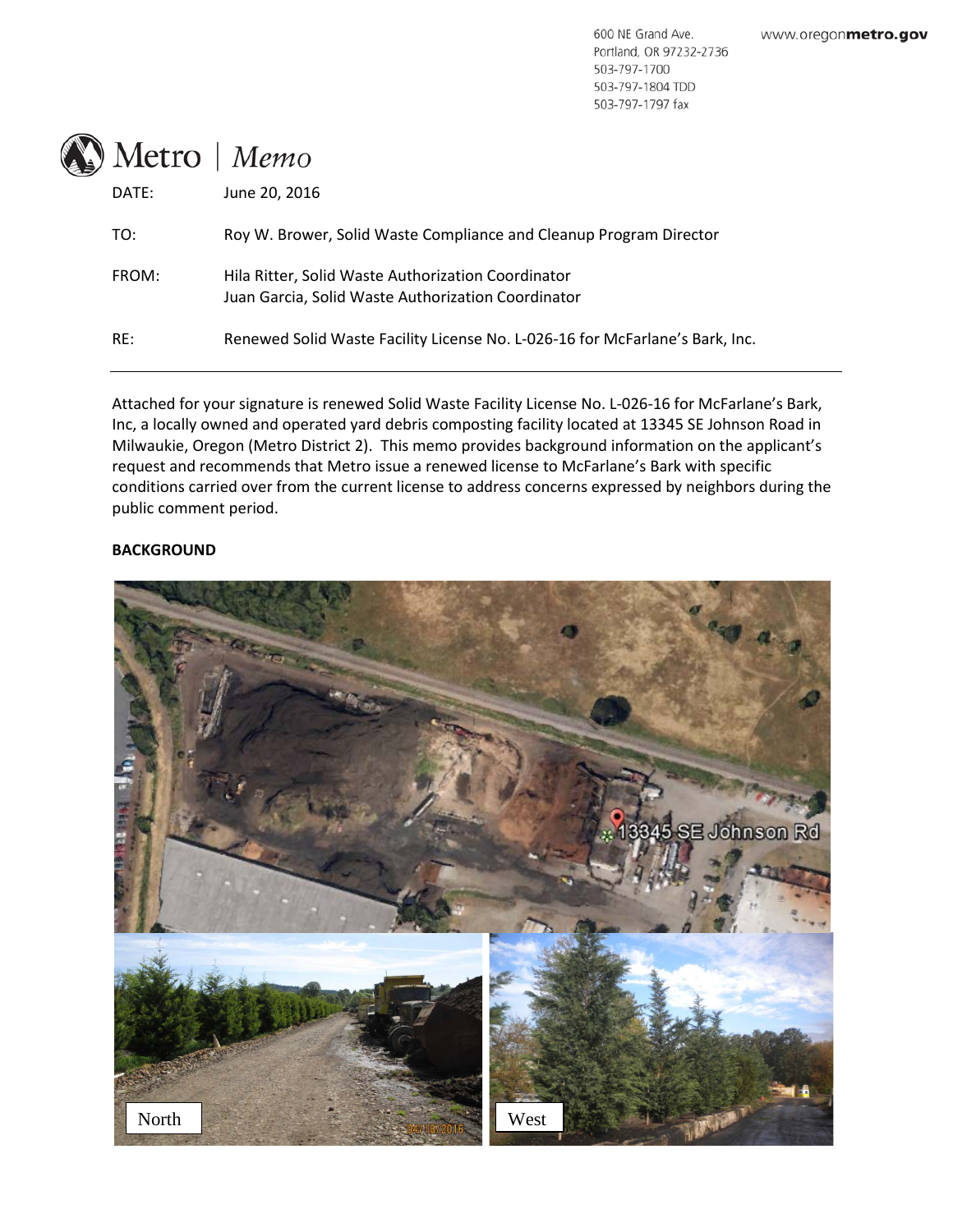McFarlane's Bark, Inc. License No. L-026-16 June 20, 2016 Page 2

McFarlane's Bark is a Metro-licensed yard debris composting facility that accepts and processes yard debris, leaves, and land clearing debris for composting and wood waste for producing boiler fuel. The facility also operates as a retail outlet for landscaping products.

McFarlane's Bark is located on light industrial-zoned land in unincorporated Clackamas County. This yard debris composting facility was established in 1972. The facility has operated under a Metro license since 1998 and an Oregon Department of Environmental Quality (DEQ) permit since 1999. The facility currently holds a Metro-issued license<sup>[1](#page-1-0)</sup> that will expire on June 30, 2016. On March 21, 2016, McFarlane's Bark submitted a completed application to Metro requesting the renewal of its license.

Under Metro Code Section 5.01.055, the proposed license renewal is to be approved or denied by the Chief Operating Officer ("COO"). On July 1, 2015, the COO delegated authority to the Solid Waste Compliance and Cleanup ("SWCC") Director to carry out license renewals. As such, the SWCC Director is authorized to grant this license renewal.

# **PUBLIC NOTICE AND OPPORTUNITY TO COMMENT**

On March 30, 2016, Metro issued public notice of the license renewal application and provided an opportunity for the public to submit comments. The public comment period ended on April 29, 2016. Public notice was mailed to about 375 property owners located near the facility. Notice was also posted on the Metro web site and emailed to a list of Metro-area stakeholders that have a general interest in solid waste issues. In response to the public notice, Metro received a total of three comments regarding the proposed license renewal. One commenter submitted two emails describing his concerns, both of which are about the facility's operations and cited ongoing issues with odors, dust, and insects. The other commenter expressed similar concerns regarding the facility's operation and issues with odors, dust, and insects. The commenters represent property management groups that oversee business parks located nearby McFarlane's Bark. In addition, the applicant provided a response to these comments. The public comments and the applicant's response are summarized below. The source documents are attached.

## *Summary of Written Public Comments on Application*

This section is a summary of the written public comments received by Metro, including a response from the applicant and the Metro staff response to the written public comments.

- 1. Metro reviewed two emails from Steven Klein, the manager of a business park adjacent to McFarlane's Bark on April 7 and April 14, 2016. Mr. Klein described the impacts of dust generated at McFarlane's Bark that settles on his property and his concerns for the health risks of breathing dust particulates as well as the damage it causes to facility systems such as HVAC. He also cited the difficulty of leasing office spaces due to malodors, dust and insects.
- 2. Metro also received an e-mail from Beverly Chesnut Foster, the manager of a business park adjacent to McFarlane's Bark on April 21, 2016. Ms Foster reported that odors from the facility are especially strong certain at times of year and they negatively impact her business' tenants, customers, and visitors. She also described the additional building maintenance and cost required to clean gutters and HVAC systems due to dust generated at McFarlane's Bark. She

<span id="page-1-0"></span><sup>&</sup>lt;sup>1</sup> Metro Solid Waste Facility License No. L-026-13A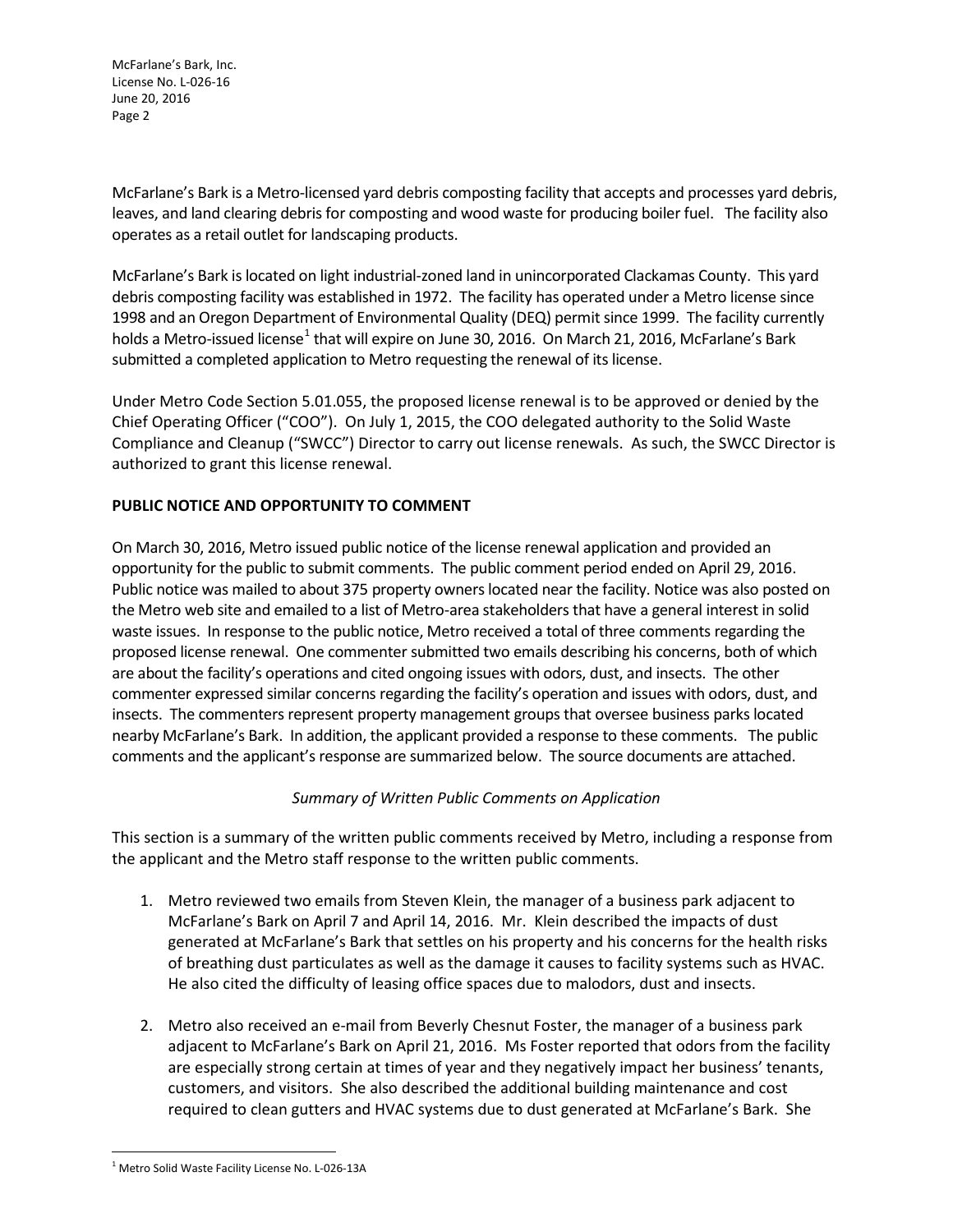McFarlane's Bark, Inc. License No. L-026-16 June 20, 2016 Page 3

> requested that additional operating procedures or processes be implemented to reduce the emissions of odors and dust at the facility.

Applicant response to comments. In response to these comments, Kathleen and Dan McFarlane (McFarlane's Bark owner-operators) described the long-term measures that the facility has taken to control fugitive odors and dust emissions. These control measures include: directing packer truck loads away from the facility during the months of June through October due to malodorous grass clippings, providing annual odor control training courses for facility staff, installing 8,700 square feet of asphalt paving in December 2014 to minimize dust and track out, performing road sweeping at least weekly, planting evergreen trees and installing additional sprinklers ( in 2013) along portions of the western and northern property lines to help screen for dust (see photos on page 1), and upgrading the grinding equipment with misters to minimize dust emissions. McFarlane's also intends to install new signage enforcing the 5 mph speed limit as well as additional tree plantings in June to assist with dust control.

Metro staff response to comments. With the exception of the complaints received as part of the public comment period, Metro has not received any complaints regarding McFarlane's Bark during their current license term which began on August 1, 2013. Similarly, staff at both DEQ and Clackamas County have reported that they have not received any complaints about the facility during that same period. Based upon staff's investigation of the facility's compliance history and operational practices, staff finds that McFarlane's Bark has generally improved its operations during the term of the license and currently has adequate dust and odor control measures in place. These improvements include reducing inbound tonnage, restricting certain malodorous loads, and making site improvements such as installing a vegetative screen and increasing aeration in its stormwater holding pond. Staff finds that these control measures have had a positive result on operations and staff will continue working closely with McFarlane's Bark to sustain these efforts. When Metro receives information about odor, dust, or other nuisance conditions, staff will take action to promptly investigate and resolve the issues to ensure regulatory compliance as appropriate. The proposed license renewal carries forward the current license conditions

## **COMPLIANCE HISTORY OF THE APPLICANT**

On September 10, [2](#page-2-0)014, Metro issued a Notice of Violation<sup>2</sup> to McFarlane's Bark, Inc. for violating the terms of its Metro-issued license by failing to submit an operational capacity assessment report by September 1, 2014. The facility was afforded an opportunity to correct the violation without the imposition of a monetary penalty by submitting the operational capacity assessment report by September 22, 2014. Metro requested the report, in part, to better understand McFarlane's operational capacity and to ensure the facility was successfully addressing operational concerns and meeting compliance requirements. The facility subsequently submitted the report to Metro as required on September 10, 2014 and the violation was deemed corrected.

During an inspection of McFarlane's Bark on November 19, 2014, Metro staff observed dust generated by the facility's screening operation blowing onto the neighboring property to the west. The dust was observed throughout the lot in this area and on vehicles parked in the lot. The facility received a Field Notice of Violation<sup>[3](#page-2-1)</sup> for failing to control dust generated at the facility from settling on neighboring properties. The facility subsequently updated its operating plan to include more extensive dust

<span id="page-2-1"></span><span id="page-2-0"></span> $\frac{2}{3}$  NOV No. NOV-370-14<br> $\frac{3}{3}$  FNOV-349-14